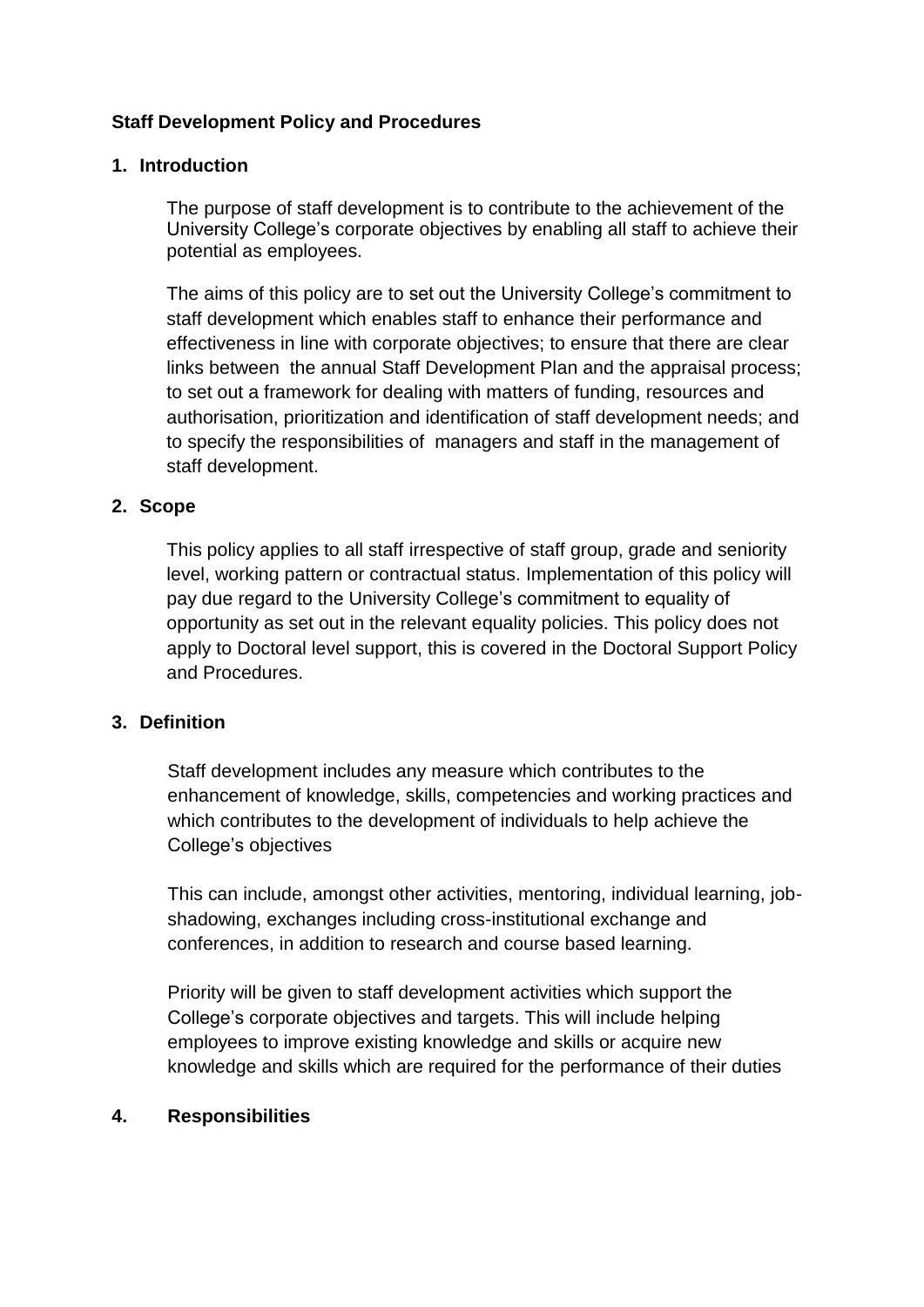Staff development is the responsibility of all staff in Stranmillis University College.

4.1 Senior Management

Senior Management have responsibility for:

- promoting a climate in which staff development is recognised as an imperative to meet the future plans of the University College;
- identifying College-wide development needs which are linked to the corporate objectives and developing an annual Staff Development Plan which is linked to the outcomes of the annual appraisal process;
- approval of staff development requests;
- monitoring and control of the Staff Development budget.
- 4.2 Human Resources

Human Resources staff have responsibility for:

- retaining Staff Development Request forms;
- making staff aware of internal and any relevant external staff development opportunities;
- providing advice and guidance on the application of the policy;
- generating statistical reports relating to staff development activity;
- ensuring individual staff development records are kept up to date.
- 4.3 Line Managers

Line managers have responsibility for:

- taking an active part in helping staff identify their development needs though the appraisal process;
- making staff aware of appropriate development opportunities;
- assessing staff development applications made by members of their team and whether they can be supported on the basis that they are aligned to the University College corporate objectives or are mandatory;
- ensuring staff attend any mandatory training activities;
- assessing the effectiveness and performance enhancement resulting from staff development activities undertaken by team members;
- following the staff development event: facilitating the dissemination of the new learning in the workplace, as appropriate, either through the individual or in the context of a team learning event;
- ensuring equality of opportunity for team members in access to staff development opportunities;
- ensuring the necessary procedures are followed.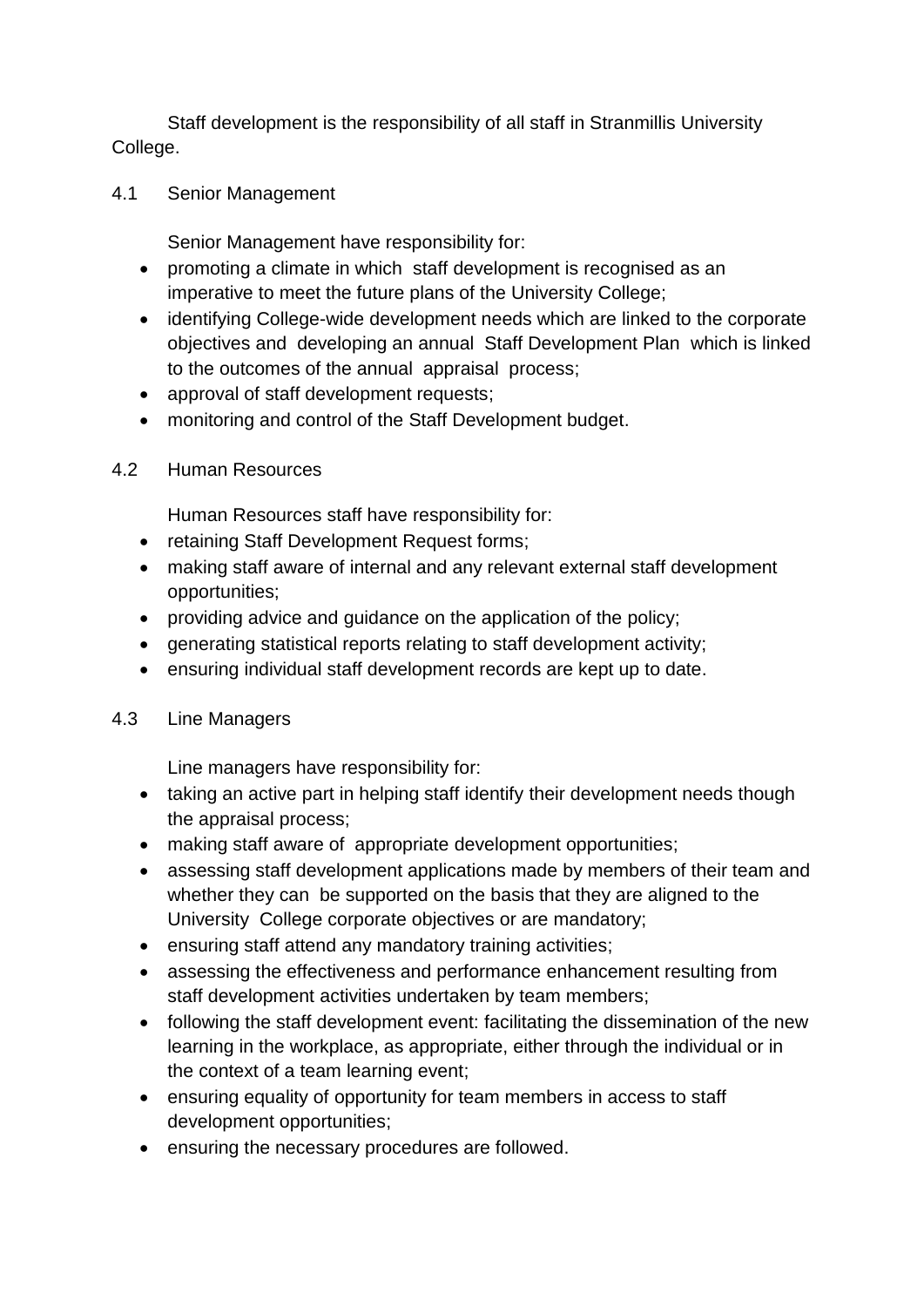#### 4.4 Individuals

Individuals have responsibility for:

- identifying their development needs in consultation with their manager/appraiser as part of the appraisal process;
- engaging in a process of continual learning as appropriate to the requirements of their role;
- proactively seeking out appropriate activities and opportunities to meet needs identified;
- applying new knowledge and skills learned through development activities to own role and area;
- sharing with colleagues/team and disseminating his/her knowledge gained through participating in development activities;
- behaving appropriately at any learning event and filling in an evaluation form on completion (Appendix 4) that will be subsequently forwarded to their line manager and the Human Resources Department.

### **5. Identification of Development Needs**

The University College will adopt a structured approach to identifying the development needs of individuals and particular staff groups. A Staff Development Plan will be developed by Senior Management on an annual basis and will be informed by development needs which have been identified in any of the following ways:

### **5.1 Induction**

Development needs may be identified through an initial discussion as part of induction to Stranmillis University College or an individual's new role

### **5.2 Staff Appraisal Scheme**

Either party in the appraisal process, the appraisee or the appraiser, may suggest useful forms of development. Since both are signatories to the appraisal form the particular developmental need identified has their combined backing. Appraisal documentation will be reviewed by the Countersigning Officer and a summary of total University College needs will inform the annual staff development planning cycle.

# **5.3 Line Manager/Departmental Plan**

Line managers may suggest types of development to members of their team where opportunities are identified subsequent to the appraisal process where such development is likely to enhance the work of that area and is linked to corporate objectives, or where needs arise as a result of any changes to the work of the role holder or team.

# **5.4 Policy Introduction and Updates & Mandatory Requirements**

Consideration of the staff development implications of the introduction of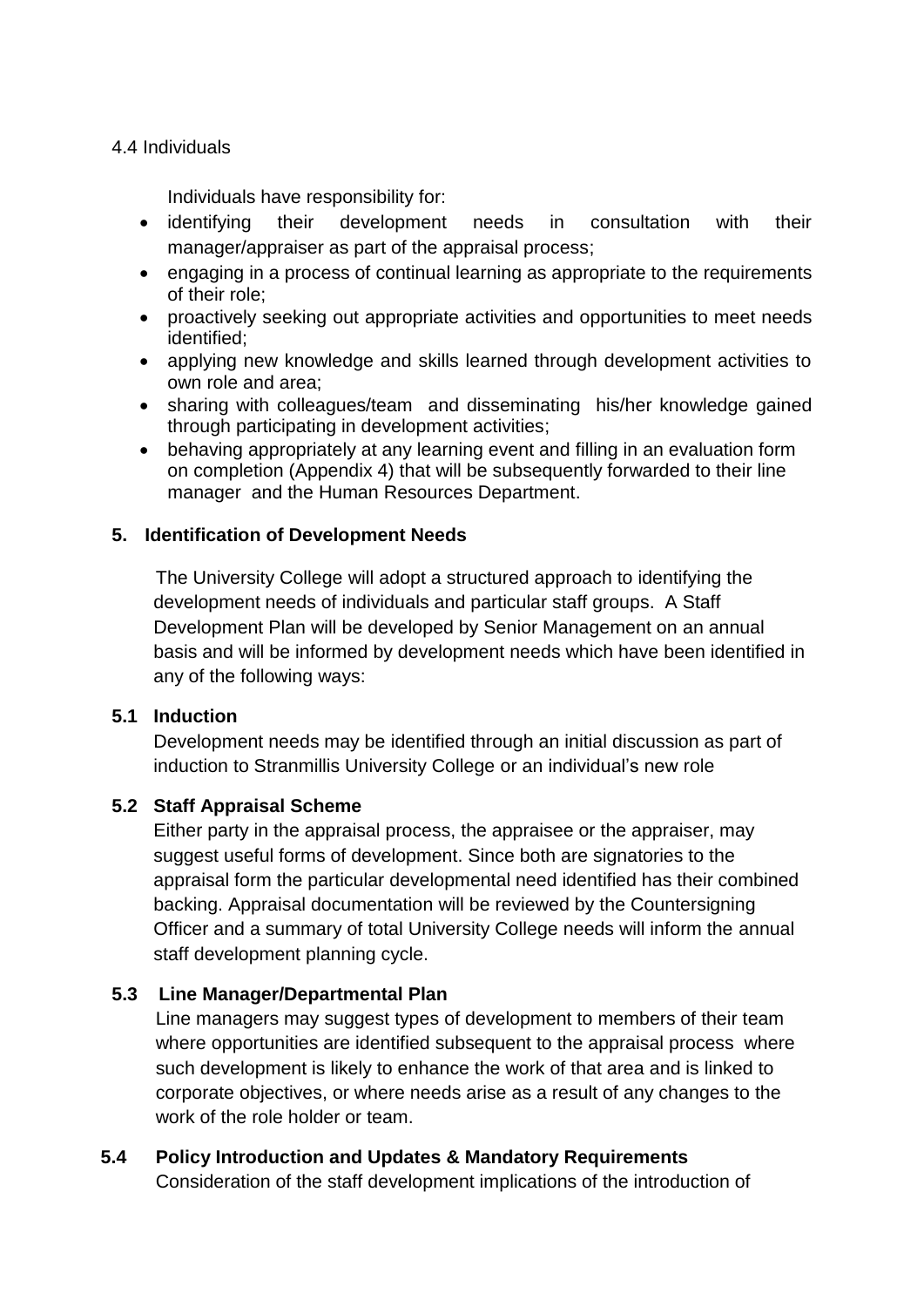new policies and procedures, updating of policies or where mandatory training or refresher training is required for the role.

## **5.5 Teams/Committees**

Through any bodies, teams, committees, working parties etc. set up within the University College or any relevant surveys gathering information from staff. This may be as part of the brief of the body concerned or arise incidentally. This may include staff development needs identified by the Stranmillis Union Forum. Any recommendations arising must be approved by Senior Management and be in line with corporate objectives.

# **5.6 Formal Procedures**

Staff development needs may be identified through formal or informal proceedings under the Capability procedures, Disciplinary procedures or Dignity at Work procedures. Individual training needs or collective training needs may arise through application of such procedures.

#### **6. Procedures for Staff Development Requests, Approval, Booking, Reimbursement and Attendance**

### **6.1. Requesting Staff Development**

## **6.1.1 Internal Events**

Bookings for internal events such as seminars, briefings or training sessions should be made directly through ESS or as otherwise as advised. Permission for attendance should be agreed with the line manager in advance.

# **6.1.2 External Events**

With the exception of internal development events, all requests for staff development must be received on a Staff Development Form whether or not there are applicable course fees or travel costs. Full supporting documentation must be attached. Full costs must be included on this form and if the request is successful, only these costs will be paid. Any additional costs will have to be met by the individual. Staff are required to select local venues wherever possible. Staff are requested to travel by the cheapest methods wherever possible. Travel and subsistence will be paid in accordance with the Travel and Subsistence Policy.

Requests by email or verbal requests will not be accepted as formal requests.

# **6.2 Approval Process**

The process for requests approval and bookings is set out in the flow chart in Appendix 2.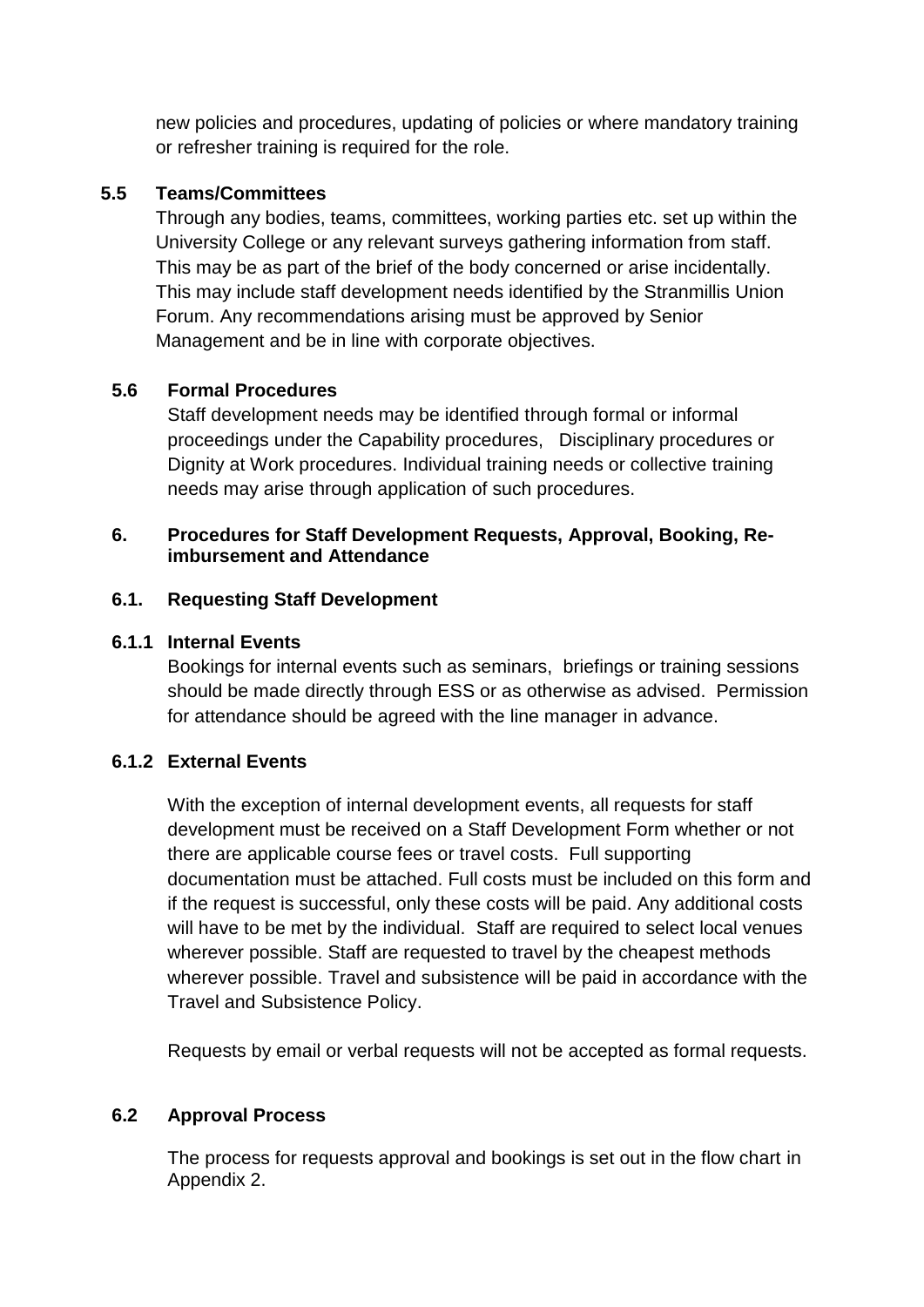- 6.2.1 The request for staff development will require approval from the line manager in the first instance. Line managers must ensure that the request is in line with the Staff Development Plan and corporate objectives.
- 6.2.2 All requests will require approval from Senior Management, who will consider the request in the context of the Staff Development Plan and cooperate objectives and will prioritize requests having given consideration to the Staff Development budget.
- 6.2.3 If a request for development is not approved the reasons will be set out in writing on the approval form.

#### **6.3 Categorization of Staff Development Requests**

It is the responsibility of the staff member and line manager to ensure that the relevant categories in to which the request falls are recorded on the Staff Development Request form. The categories are set out in Appendix 3. The categories will be used for prioritizing requests, budgeting and statistical reporting.

#### **6.4 Approval and Funding for Accredited Courses and Professional Qualifications**

- 6.4.1 Funding offered to individual staff for accredited courses and professional qualifications will normally, if budgets permit, be supported on a 100% basis or those on proportional contracts on a pro rata basis. 50% of fees will be reimbursed to the individual upfront and 50% will be payable on successful completion of the course/part of course for which the individual has applied for funding.
- 6.4.2 Funding for a course will only be agreed on an annual basis, each year of study must be applied for separately. The University College will review its level of support on an annual basis as part of its annual planning and budget setting exercise. Funding for a subsequent year of a course will depend on an acceptable level of progress.
- 6.4.3 Reimbursement of Funding for Accredited Courses and Professional Qualifications

Financial support must be reimbursed to the University College in the following circumstances:

a) Where the individual resigns from the University College's employment and ceases to be an employee;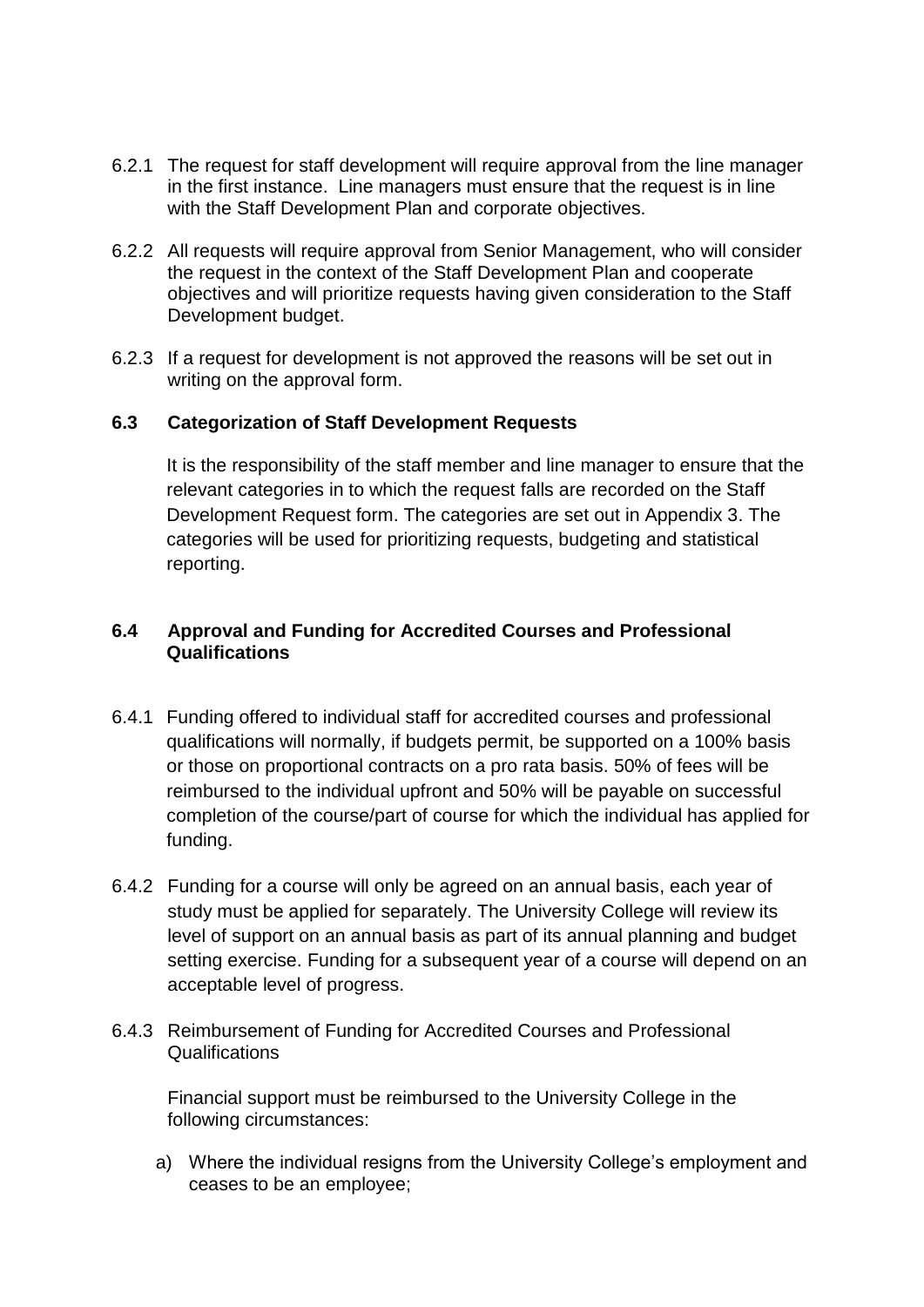- b) If the University College gives notice to the individual as a result of the application of an employment procedure (excluding redundancy);
- c) Where the individual withdraws from the study although consideration will be given to extenuating circumstances on the basis of evidence provided.
- 6.4.4 In the circumstances outlined above the individual must reimburse the University College as follows:

| <b>Time Period</b>                       | Amount to be reimbursed:        |
|------------------------------------------|---------------------------------|
| Up to 1 calendar years after approval    | 100% of total financial support |
| date of most recent application          | provided by College for study   |
| From 1 to 2 calendar years after         | 75% of total financial support  |
| approval date of most recent application | provided by College for study   |
| From 2 to 3 calendar years after         | 50 % of total financial support |
| approval date of most recent application | provided by College for study   |

- 6.4.5 The sum will be deducted from the individual's final salary payment. If this sum is not sufficient a repayment scheme will be agreed between the individual and the University College.
- 6.4.6 Reimbursement will not include salary paid in respect of time spent at courses of study for accredited or professional qualifications
- 6.4.7 Staff will be required to sign an agreement to indicate that they agree to the terms of provision of funding for accredited courses and professional qualifications as set out above. (Appendix 4)

### **6.4.7 Day Release/Part Day Release**

Staff are discouraged from pursuing a course involving full or part day-release from duties. However, where no other provider can be sourced or this is the most suitable course, release will be given consideration. Where paid release to undertake a course of study is facilitated, the release dates will be agreed and the individual must be in attendance at scheduled classes having been released from duties.

#### **6.4.8 Examination Leave**

Staff who are sitting examinations following completion of a course that has been funded are entitled to take one day's paid leave for each day they sit an examination. All examination leave is granted in addition to annual leave entitlement, but must be agreed by the line manager and a recorded on Employee/Manager Self Service.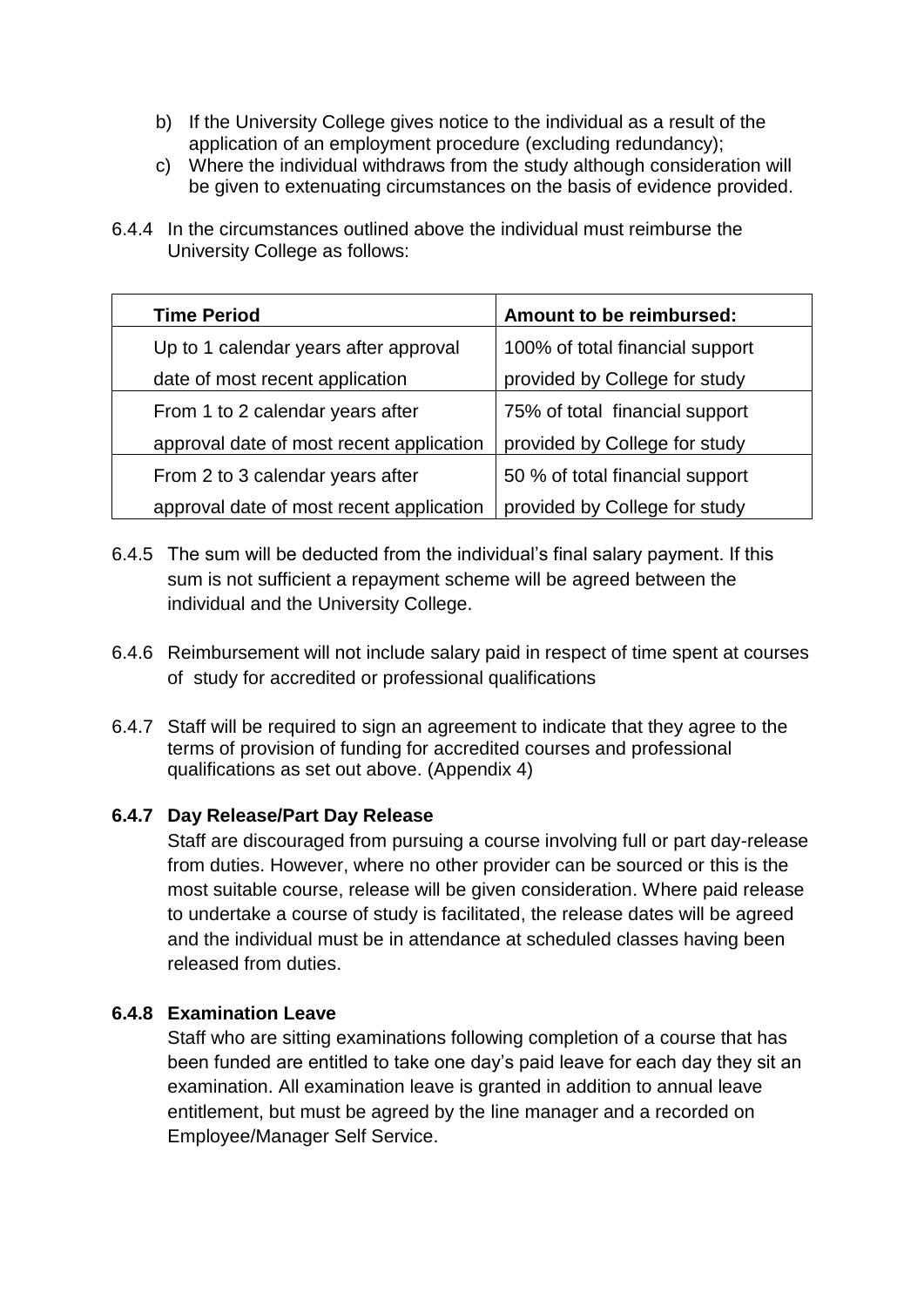#### **6.4.9 Payment of Professional Fees and Costs of Resources**

The College will not pay any membership fees for professional associations or pay for any books or other resources required for a course.

#### **7. Monitoring and Evaluation of Staff Development Activity**

- 7.1 All staff development activities within the University College must be evaluated to ensure that the provision constitutes an effective use of resources. The evaluation of staff development activities involves both participants and their line managers assessing the extent of transfer of learning to working practice.
- 7.2 As part of ensuring appropriate support, and maximising the learning from staff development activities, managers should take an active part in debriefing staff after engaging in development activity. It is recommended that the line manager has a conversation to discuss whether the development needs have been met; the skill(s)/knowledge/experience/qualification gained from the development and how this can be applied in the job; any help or support needed to apply the new learning in the job; how information will be disseminated to others as appropriate.
- 7.3 Staff will be required to complete an evaluation form (Appendix 5) 3 months after the activity is completed, normally issued via ESS, which will be forwarded to the line manager for comment and retained by the HR Department.
- 7.4 Employees and line managers will be required to discuss the impact of any approved staff development activity during the appraisal process.
- 7.5 Human Resources staff will review staff development evaluation forms and provide a report to the Senior Management team.

#### **8. Record keeping**

Information relating to the participation of staff in development activities will be stored on the HR database and personnel files in accordance with Data Protection guidelines.

Should staff wish to review staff their staff development record they are encouraged to access their own records of their participation in development activities though ESS.

### **9. Links to Other University College Policies**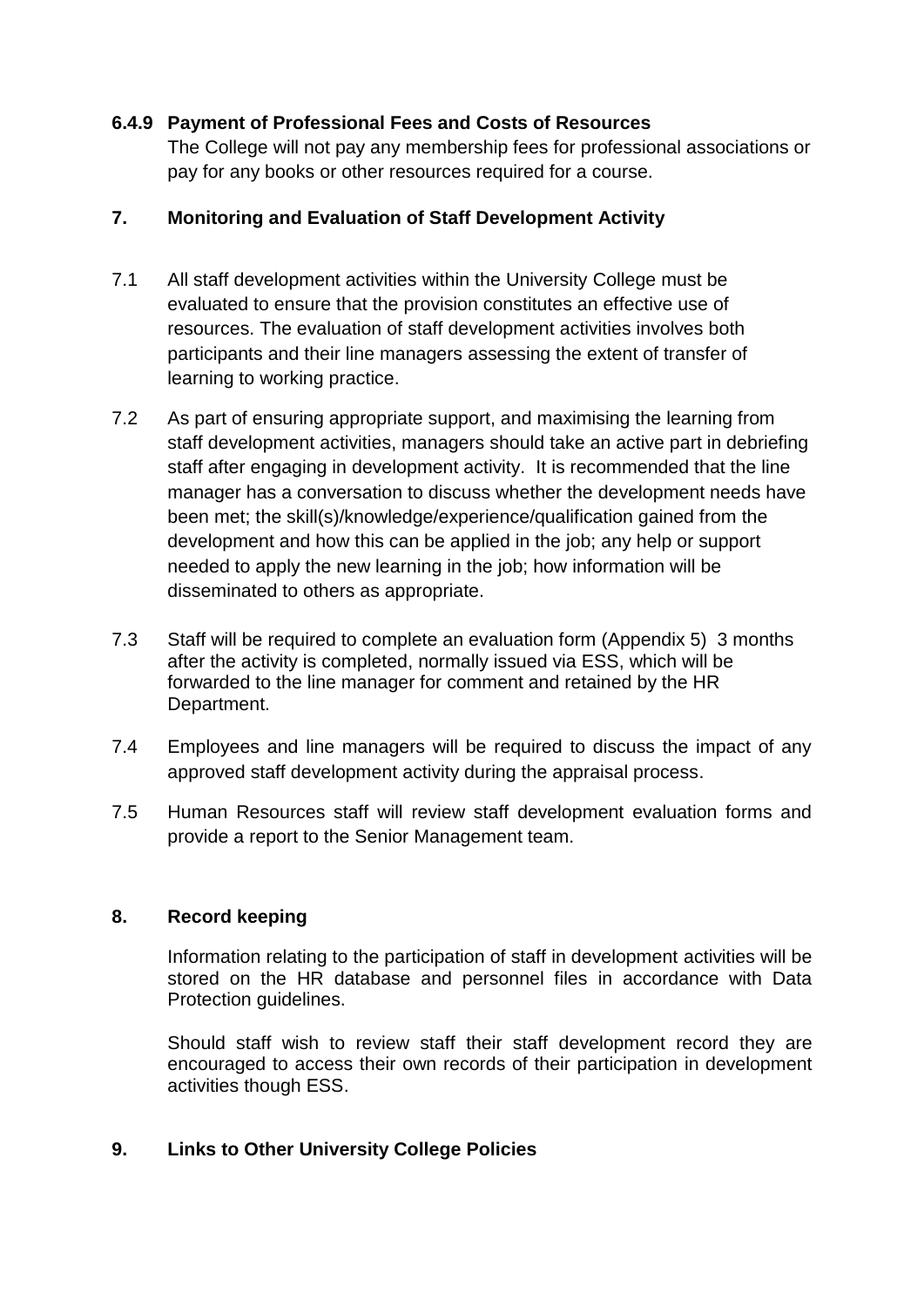There are a number of related policies and procedures. These include:

- **Doctoral Support Policy**
- Appraisal Policy for Support Staff
- **Appraisal Scheme for Academic and Research Staff**
- Travel and Subsistence Policy
- Induction Policy (under development)

### **10. Policy Review**

This policy will be periodically reviewed in consultation with the University College's recognised trade unions.

Approved by Governing Body: 09 June 2015 Review Date: June 2017 For distribution to: All Staff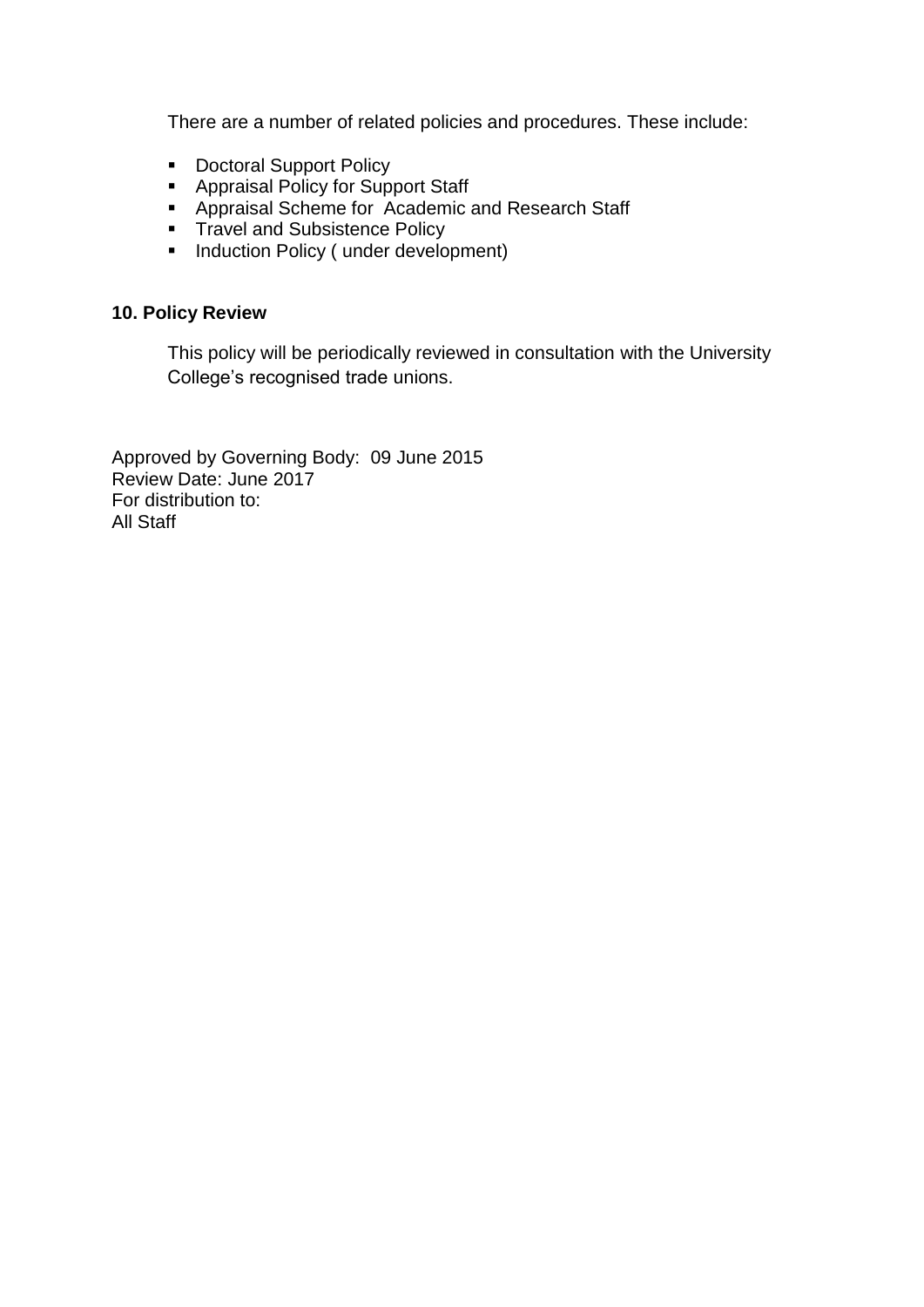## **Appendix 1:**

 $\square$  PAMS

# **Staff Development**

To be completed and discussed with Line Manager

| Name                | Title<br>Job |  |
|---------------------|--------------|--|
| <b>Staff Number</b> | Email        |  |

| <b>Title of Activity</b> |  |
|--------------------------|--|
| Provider                 |  |
| Venue                    |  |
| Date(s)                  |  |
| Number of Working Hours  |  |

| <b>Cost of Activity</b>               | <b>Amount</b> | <b>Details</b> |
|---------------------------------------|---------------|----------------|
| <b>Course Fee</b>                     | £             |                |
| <b>Travel and Subsistence</b><br>cost | £             |                |
| Accommodation cost                    | £             |                |
| Other costs                           | £             |                |
| <b>Total Cost</b>                     | £             |                |

#### **Type of Activity**

- □ Internal Event: College Policy/Skills Updating
- □ External Event: CPD short course/Seminar/Conference Attending
- □ Conference Presenting
- □ Exam Only
- □ Accredited Course/Degree/Professional Qualification

| <b>Mandatory/Statutory Training</b> | <b>Yes</b> | No. |  |
|-------------------------------------|------------|-----|--|
| If yes, is renewal required?        | Yes        | No. |  |
| Renewal Date                        |            |     |  |

#### **To which one of the following University College agreed event category areas is the activity aligned?**

- □ Curriculum Development
- □ Academic Procedures & Assessment
- $\Box$  Finance
- □ Governance
- $\Box$  Health and Safety
- $\Box$  Human Resources & Equality
- $\Box$  IT
- $\Box$  Leadership and Management Development
- □ Research
- □ Widening Participation, Student Support & Student Employability
- □ Marketing & Student Recruitment
- $\Box$  Library and Technology supported Learning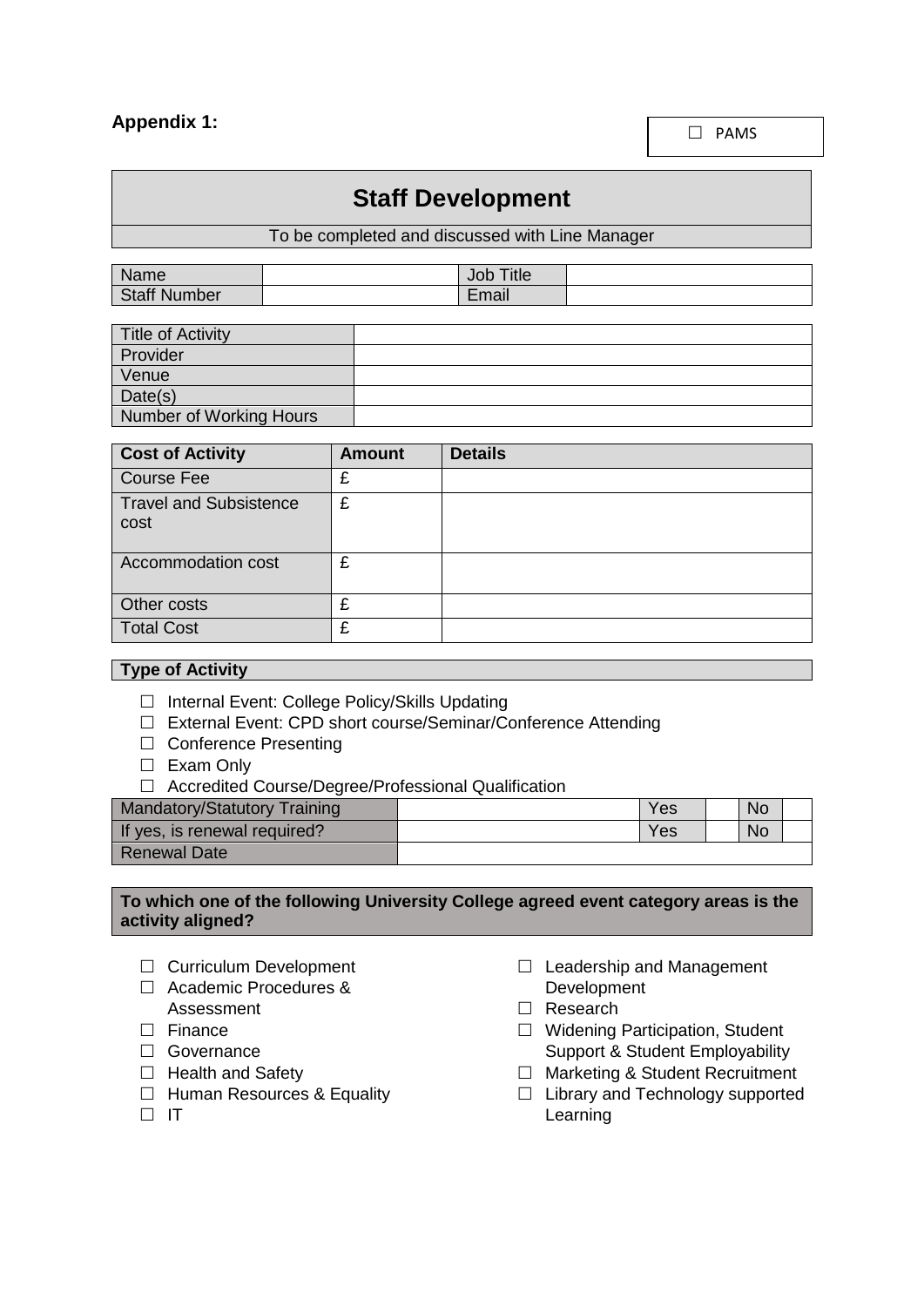| Please describe the anticipated benefits and outcomes for: |  |  |
|------------------------------------------------------------|--|--|
| The University<br>College                                  |  |  |
| The team of<br>staff in which<br>you work                  |  |  |
| Your role within<br>the University<br>College              |  |  |

**Intended procedure for sharing information with colleagues e.g. Email summary, briefing at meetings, etc.**

# **To be completed by Line Manager**

**How has this development need been identified? Please tick one of the following:**

**-----------------------------------------------------------------------------------------------**

 $\Box$  Induction

**-**

- $\Box$  Staff Appraisal Scheme
- $\Box$  Line Manager/Departmental Plan (other than those arising from appraisal)
- □ Policy Introduction and Updates & Mandatory Requirements
- □ Recommendation from formal or informal College proceedings
- $\Box$  Recommendations from committees/reports

| Line Manager Approval      | Yes  | <b>No</b> |  |
|----------------------------|------|-----------|--|
| Signature                  | Date |           |  |
| Reason(s) for non-approval |      |           |  |
|                            |      |           |  |
|                            |      |           |  |

| Senior Management Approval | Yes  | <b>No</b> |  |
|----------------------------|------|-----------|--|
| Signature                  | Date |           |  |
| Reason(s) for non-approval |      |           |  |
|                            |      |           |  |
|                            |      |           |  |

| <b>PART</b><br><b>Requisitioner F</b><br><b>Processed</b> | $\alpha$<br>ರಾ                   | <b>No</b> |  |
|-----------------------------------------------------------|----------------------------------|-----------|--|
| $\sim$<br>ianature                                        | $\overline{\phantom{a}}$<br>Date |           |  |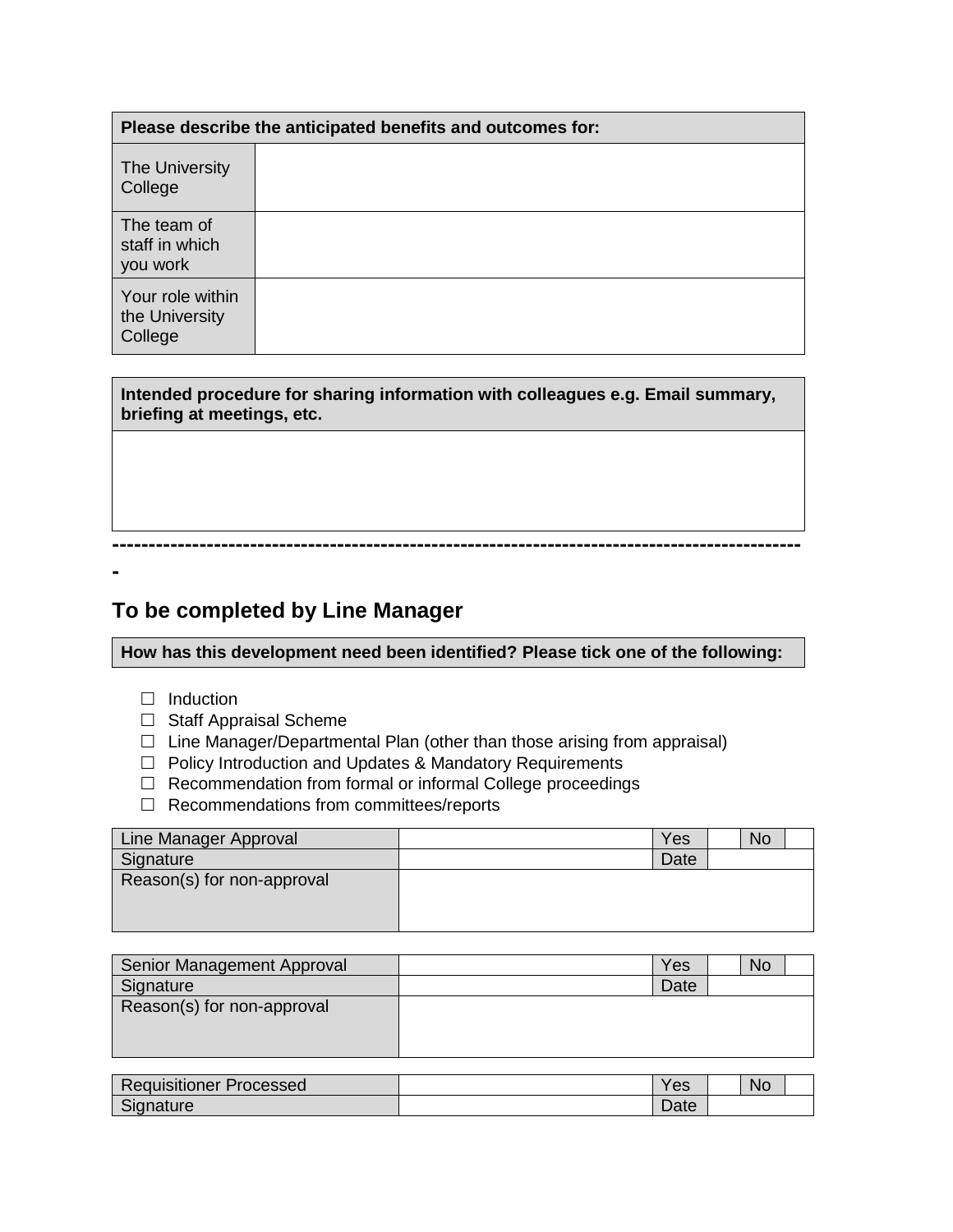# Appendix 2

# **Flowchart** for Staff Development Requests and Approval

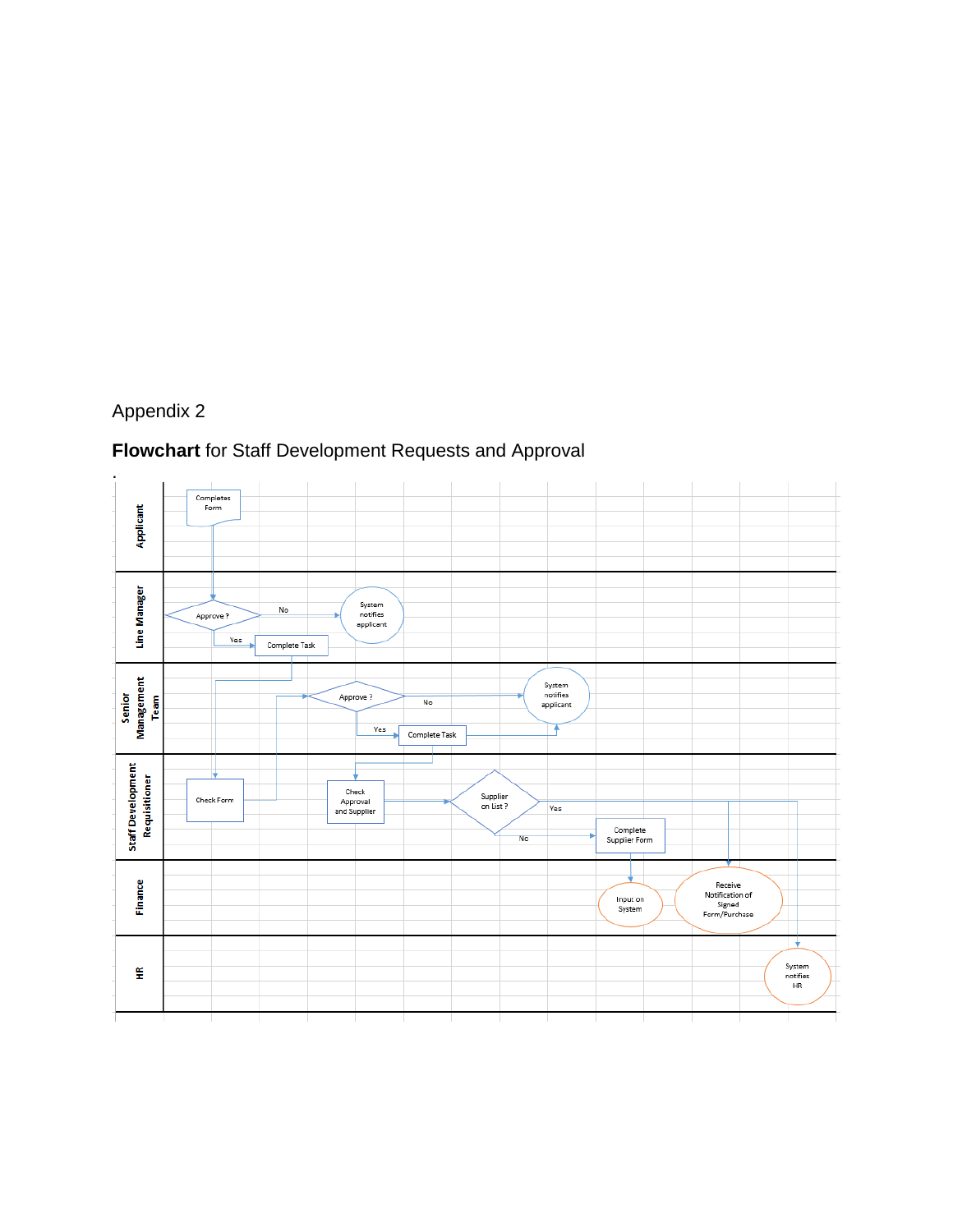# Appendix 3

Staff Development Categorisation

| <b>Event Category</b>                          | Note:                                           |
|------------------------------------------------|-------------------------------------------------|
| <b>Curriculum Development</b>                  | e.g. updating in teaching subject area          |
| Academic Procedures & Assessment               | e.g use of QSIS/Turnitin<br>Academic advisement |
| Finance                                        |                                                 |
| Governance                                     |                                                 |
| <b>Health and Safety</b>                       |                                                 |
| Human Resources & Equality                     |                                                 |
| IТ                                             |                                                 |
| Leadership and Management                      |                                                 |
| Development                                    |                                                 |
| Research                                       |                                                 |
| <b>Widening Participation, Student Support</b> |                                                 |
| & Student Employability                        |                                                 |
| Marketing, Student Recruitment                 |                                                 |
| Library and Technology supported               |                                                 |
| Learning                                       |                                                 |

| <b>Event Type</b>                                   | Note:                                                                                                                                                                                                                         |
|-----------------------------------------------------|-------------------------------------------------------------------------------------------------------------------------------------------------------------------------------------------------------------------------------|
| Internal Event: College Policy/Skills<br>Updating   | e.g. Any staff development activity which is<br>organised internally with the exception of<br>events which fall in to mandatory training<br>category<br>Appraiser training, Procurement training,<br>Dignity at Work training |
| External Event: C.P.D short courses/                |                                                                                                                                                                                                                               |
| Seminar/Conference Attending                        |                                                                                                                                                                                                                               |
| <b>Conference Presenting</b>                        |                                                                                                                                                                                                                               |
| Exam Only                                           | Release to attend/ fee for examination                                                                                                                                                                                        |
| <sup>1</sup> PhD/Doctoral                           | All doctoral study                                                                                                                                                                                                            |
| <sup>2</sup> Accredited Course/Degree/ Professional | e.g. Accountancy qualifications, Masters                                                                                                                                                                                      |
| Qualification                                       | Degree, Project Management accredited                                                                                                                                                                                         |
|                                                     | course, I.T qualification                                                                                                                                                                                                     |

 1 Staff development activities in this category will be subject to the terms set out in the Doctoral Support Policy

<sup>&</sup>lt;sup>2</sup> Staff development activities in this category will be subject to the terms set out in section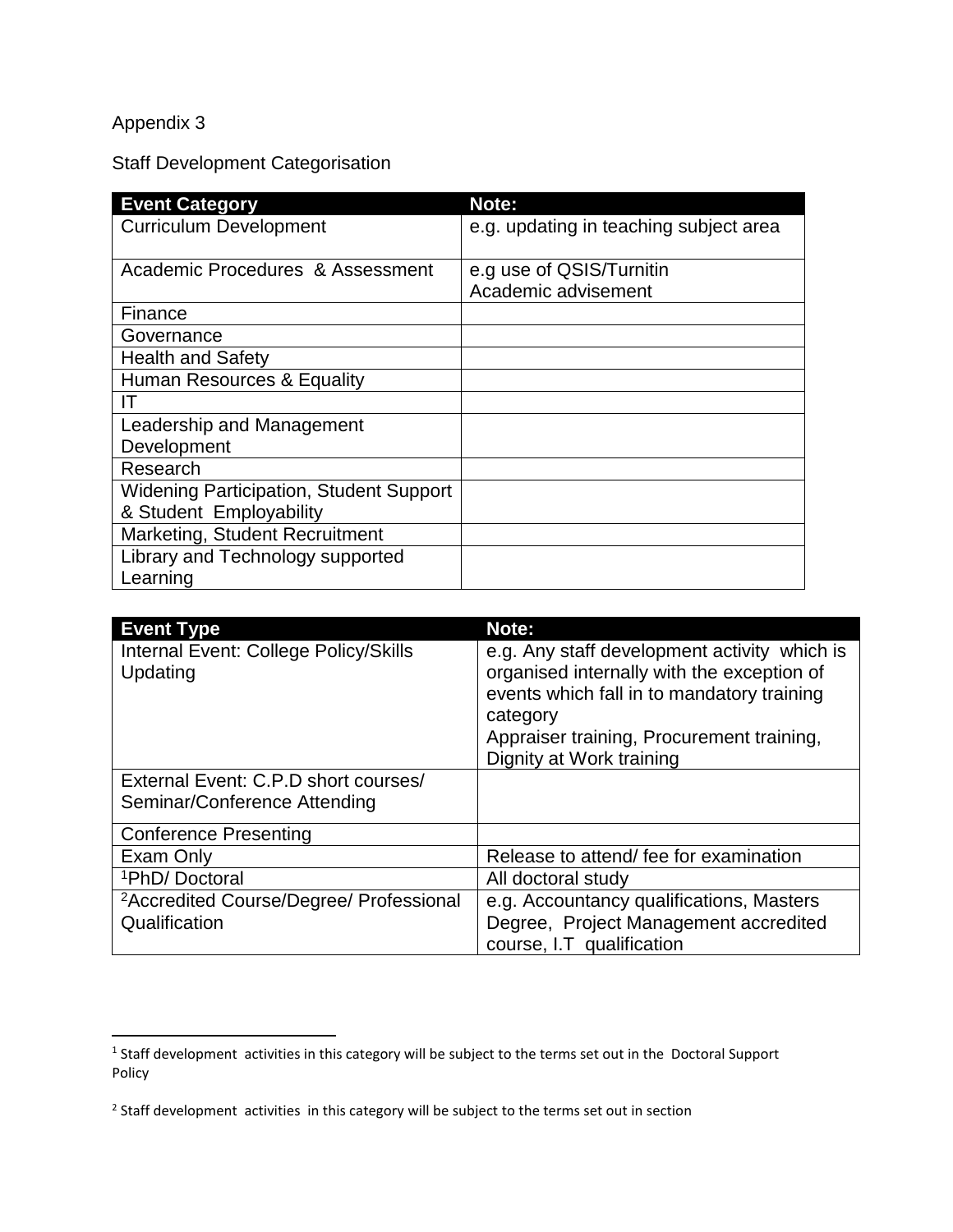#### Appendix 4

#### **STAFF DEVELOPMENT FUNDING AGREEMENT**

An award of financial support for your study is subject to the terms set out in the Staff Development Policy and Procedures and agreement to the following:

- 1. The University College's sponsorship will be acknowledged in writing in all related publications or presentations of any associated research linked to the work undertaken as part of the thesis/dissertation.
- 2. In the circumstances outlined in section of Staff Development Policy and Procedures, financial support must be reimbursed to the University College. The amount repayable will be in accordance with section of the Policy. The sum will be deducted from your final salary payment. If this sum is not sufficient a repayment scheme will be agreed between you and the University College. If you remain an employee of the College, payments will be deducted over a number of salary payments agreed between you and the College, over a period of no longer than 24 months.

I agree that the award of financial support from the College will be conditional upon the terms set out above and agree to the deduction of wages as set out in Section 4 of the Staff Development Policy and Procedures

Name (in capitals): \_\_\_\_\_\_\_\_\_\_\_\_\_\_\_\_\_\_\_\_\_\_\_\_\_\_\_\_\_\_\_\_\_\_\_\_\_\_\_\_\_\_\_\_\_

Signed: \_\_\_\_\_\_\_\_\_\_\_\_\_\_\_\_\_\_\_\_\_\_\_\_\_\_\_\_\_\_\_\_\_\_\_\_\_\_\_\_\_\_\_\_\_

Date: \_\_\_\_\_\_\_\_\_\_\_\_\_\_\_\_\_\_\_\_\_\_\_\_\_\_\_\_\_\_\_\_\_\_\_\_\_\_\_\_\_\_\_\_\_

Please note that fees will not be paid/reimbursed by the University College unless a signed copy of this agreement has been received by the HR Department.